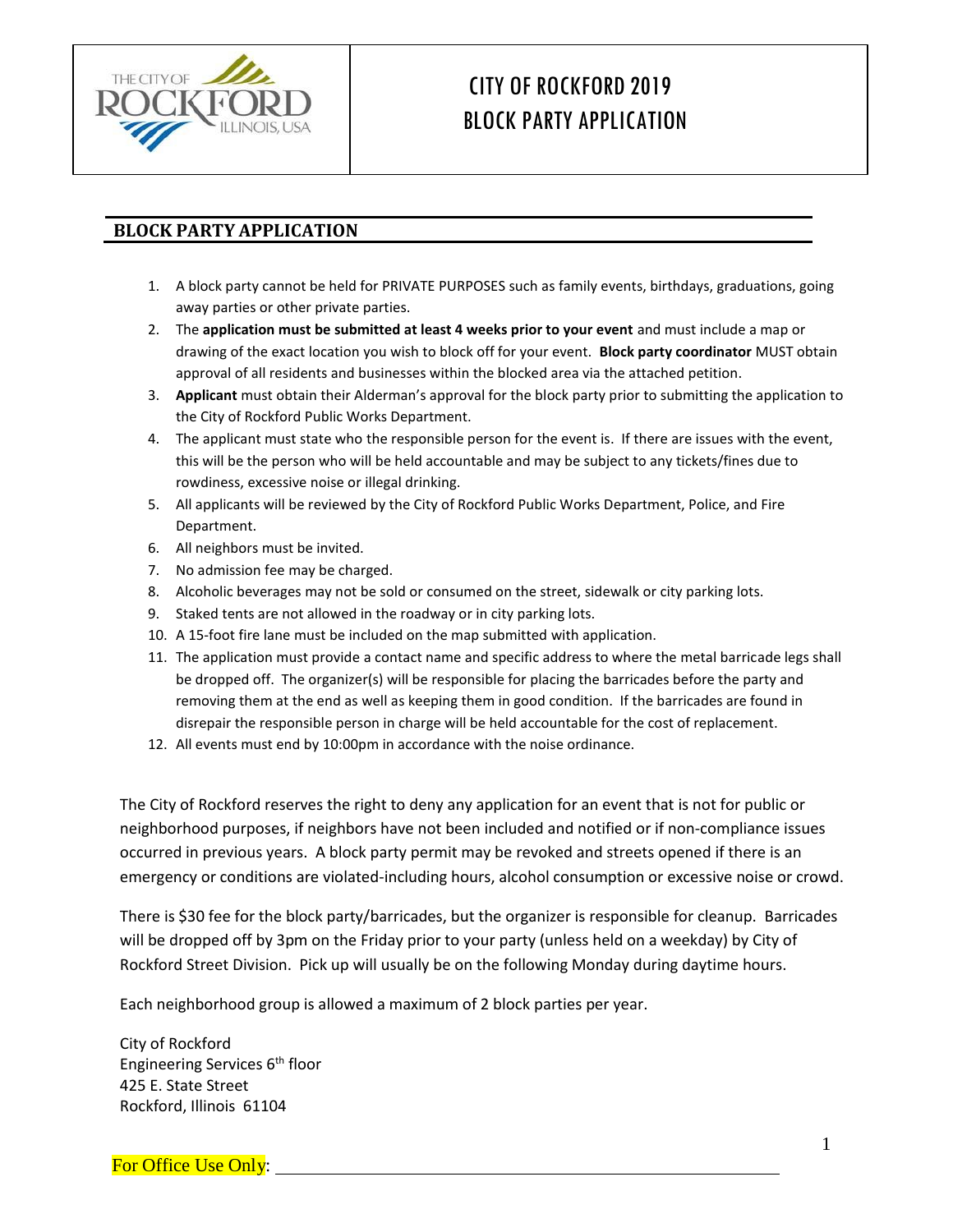

# CITY OFROCKFORD 2019 BLOCK PARTY APPLICATION

#### **BLOCK PARTY APPLICATION**

Please submit this application **at least four weeks prior** to your planned date so that it may be processed in sufficienttime. The organizer or responsible party in charge will be responsible for cleanup and may be held accountable for any and all complaints or damage to barricades.

| Name of Block Party Organizer and Location           | Yes<br>First time Block Party?<br>No                                              |
|------------------------------------------------------|-----------------------------------------------------------------------------------|
|                                                      | If no, how long has this event been in                                            |
|                                                      | existence:                                                                        |
| Name of Neighborhood Association: (If applicable)    |                                                                                   |
|                                                      |                                                                                   |
| Date(s) of Block Party:                              | Hours of Block Party:                                                             |
|                                                      |                                                                                   |
|                                                      | You must provide the name and cell phone number of two contacts during the event: |
| Organizer/Point of Contact                           | Contact #2 Name & phone number                                                    |
| Name & phone number & e-mail address                 |                                                                                   |
|                                                      |                                                                                   |
| <b>Estimated Attendance:</b>                         | Last Year's Attendance                                                            |
|                                                      |                                                                                   |
| Reason for Block Party: (BBQ; holiday; etc.)         |                                                                                   |
| Streets to be closed:                                |                                                                                   |
|                                                      |                                                                                   |
|                                                      |                                                                                   |
| Drop off address of metal legs/contact name & number |                                                                                   |
|                                                      |                                                                                   |
| <b>Applicant Signature:</b>                          | Date:                                                                             |

**ALDERMAN APPROVAL ALDERMAN APPROVAL**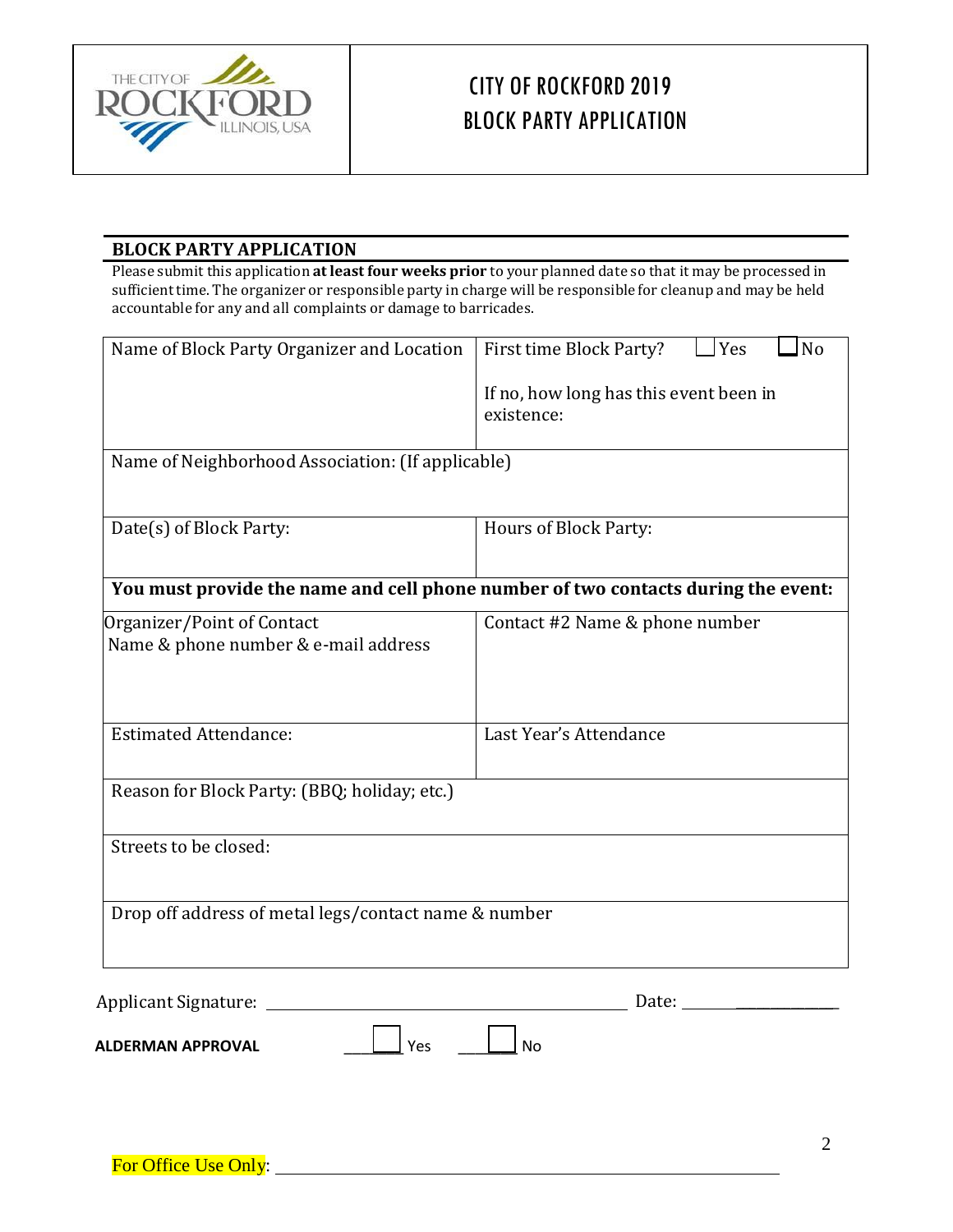

## CITY OFROCKFORD 2019 BLOCK PARTY APPLICATION

**YOU MUST RECEIVE APPROVAL FROM THE ALDERMAN OF WARD IN WHICH THE BLOCK PARTY WILL TAKE PLACE BEFORE SUBMITTING YOUR APPLICATION. WRITTEN OR VERBAL APPROVAL IS ACCEPTED.**

ADDRESS OF BLOCK PARTY: \_\_\_\_\_\_\_\_\_\_\_\_\_\_\_\_\_\_\_\_\_\_\_\_\_\_\_\_\_\_\_\_\_\_\_\_\_\_\_\_\_\_\_\_

| DATE OF EVENT: |  |
|----------------|--|
|----------------|--|

ALDERMAN (Signature): \_\_\_\_\_\_\_\_\_\_\_\_\_\_\_\_\_\_\_\_\_\_\_\_\_\_\_\_\_\_\_\_\_\_\_\_\_\_\_\_

WARD:

**WARD 1 - TIM DURKEE [tim.durkee@rockfordil.gov](mailto:tim.durkee@rockfordil.gov) WARD 2 - JONATHAN LOGEMANN [jonathan.logemann@rockfordil.gov](mailto:jonathan.logemann@rockfordil.gov) WARD 3 - CHAD TUNEBERG [chad.tuneberg@rockfordil.gov](mailto:chad.tuneberg@rockfordil.gov) WARD 4 - KEVIN FROST [kevin.frost@rockfordil.gov](mailto:kevin.frost@rockfordil.gov) WARD 5 - VENITA HERVEY [venita.hervey@rockfordil.gov](mailto:venita.hervey@rockfordil.gov) WARD 6 - NATAVIAS ERVINS [natavias.ervins@rockfordil.gov](mailto:natavias.ervins@rockfordil.gov) WARD 7 - ANN THOMPSON-KELLY [ann.thompson@rockfordil.gov](mailto:ann.thompson@rockfordil.gov) WARD 8 - KAREN HOFFMAN [karen.hoffman@rockfordil.gov](mailto:karen.hoffman@rockfordil.gov) WARD 9 - BILL ROSE [bill.rose@rockfordil.gov](mailto:bill.rose@rockfordil.gov) WARD 10 - FRANK BEACH [franklin.beach@rockfordil.gov](mailto:franklin.beach@rockfordil.gov) WARD 11 - TUFFY QUINONEZ [tuffy.quinonez@rockfordil.gov](mailto:tuffy.quinonez@rockfordil.gov) WARD 12 - JOHN BECK [john.beck@rockfordil.gov](mailto:john.beck@rockfordil.gov) WARD 13 - LINDA MCNEELY [linda.mcneely@rockfordil.gov](mailto:linda.mcneely@rockfordil.gov) WARD 14 - JOSEPH CHIARELLI [joseph.chiarelli@rockfordil.gov](mailto:joseph.chiarelli@rockfordil.gov)**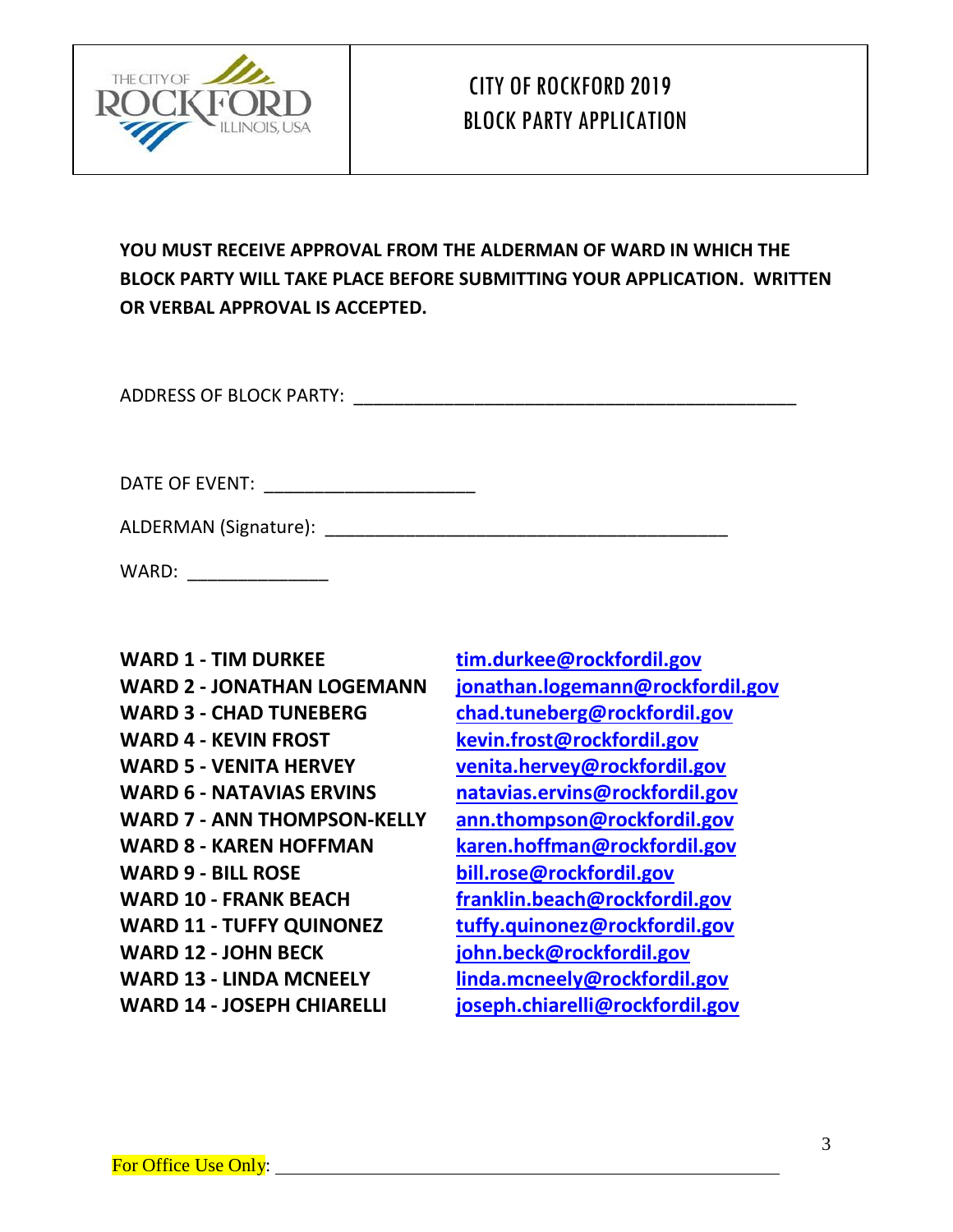

For Office Use Only:

# CITY OF ROCKFORD 2019 BLOCK PARTY APPLICATION

Block Party Location: Please draw map of streets/area to be closed, including location of all special activities, (i.e. tents, barbecues, chairs, cross streets, etc.), and please don't forget to include the 15-foot fire lane. Staked tents are not allowed. Return along with completed petition to City of Rockford, Engineering Services Division, 425 E. State St., Rockford, IL 61104

| PD Approval: | $\Box$ Yes | $\Box$ No | PW Approval: $\Box$ Yes<br>$\Box$ No |                |
|--------------|------------|-----------|--------------------------------------|----------------|
| FD approval  | $\Box$ Yes | $\Box$ No |                                      |                |
|              |            |           |                                      |                |
|              |            |           |                                      | $\overline{4}$ |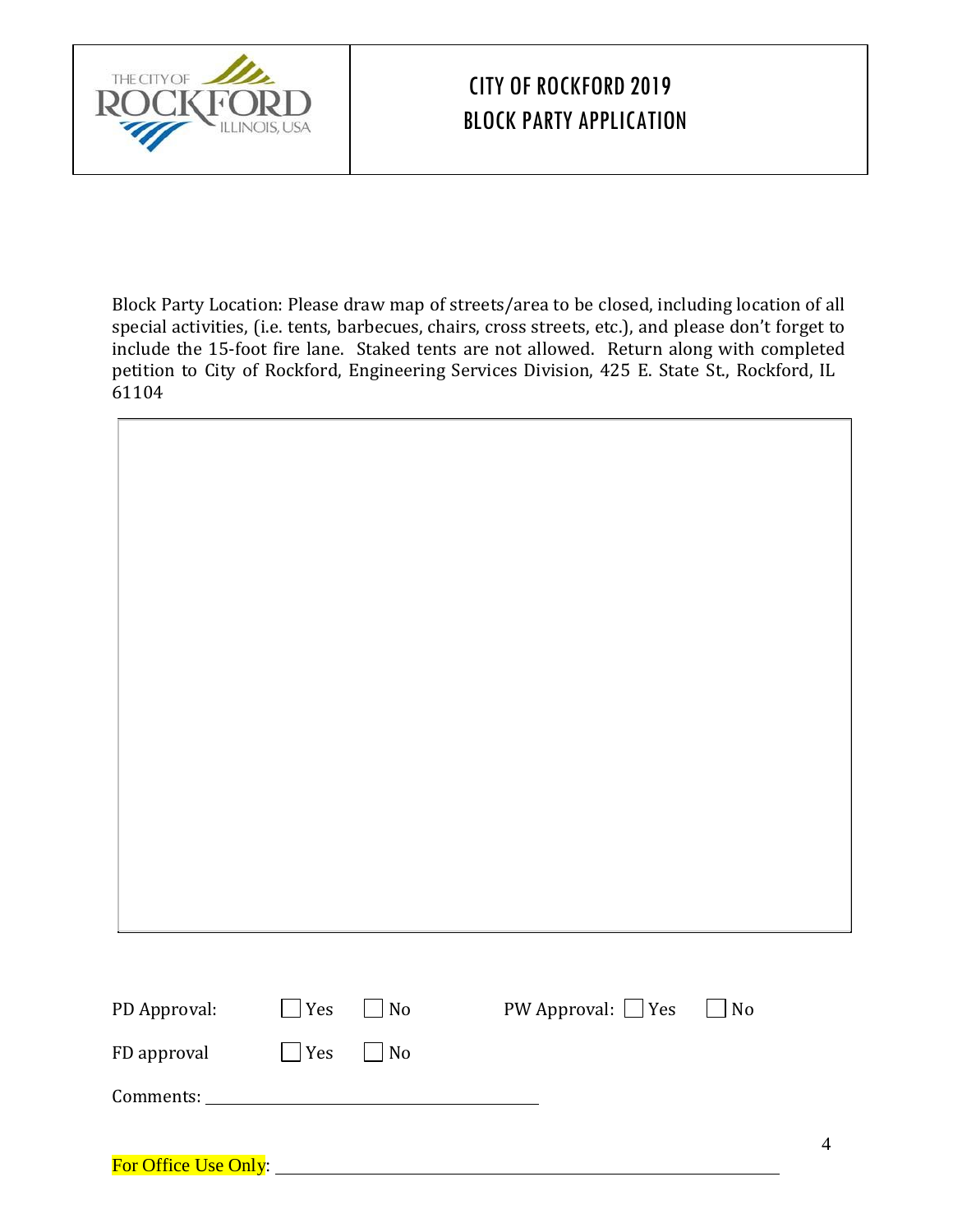

# CITY OF ROCKFORD 2019 BLOCK PARTY APPLICATION

### RESIDENTS BLOCK PARTY PETITIONS

| Name of Block Party Organizer/Point of Contact:   |                       |
|---------------------------------------------------|-----------------------|
| Name of Neighborhood Association: (If applicable) |                       |
| Date(s) of Block Party:                           | Hours of Block Party: |
| Streets to be closed:                             |                       |
| Type of Event:                                    |                       |

The following is a list of residents who are affected by this party:

Do you support this block party?

| Name: | Address: | Yes | No |
|-------|----------|-----|----|
|       |          |     |    |
|       |          |     |    |
|       |          |     |    |
|       |          |     |    |
|       |          |     |    |
|       |          |     |    |
|       |          |     |    |